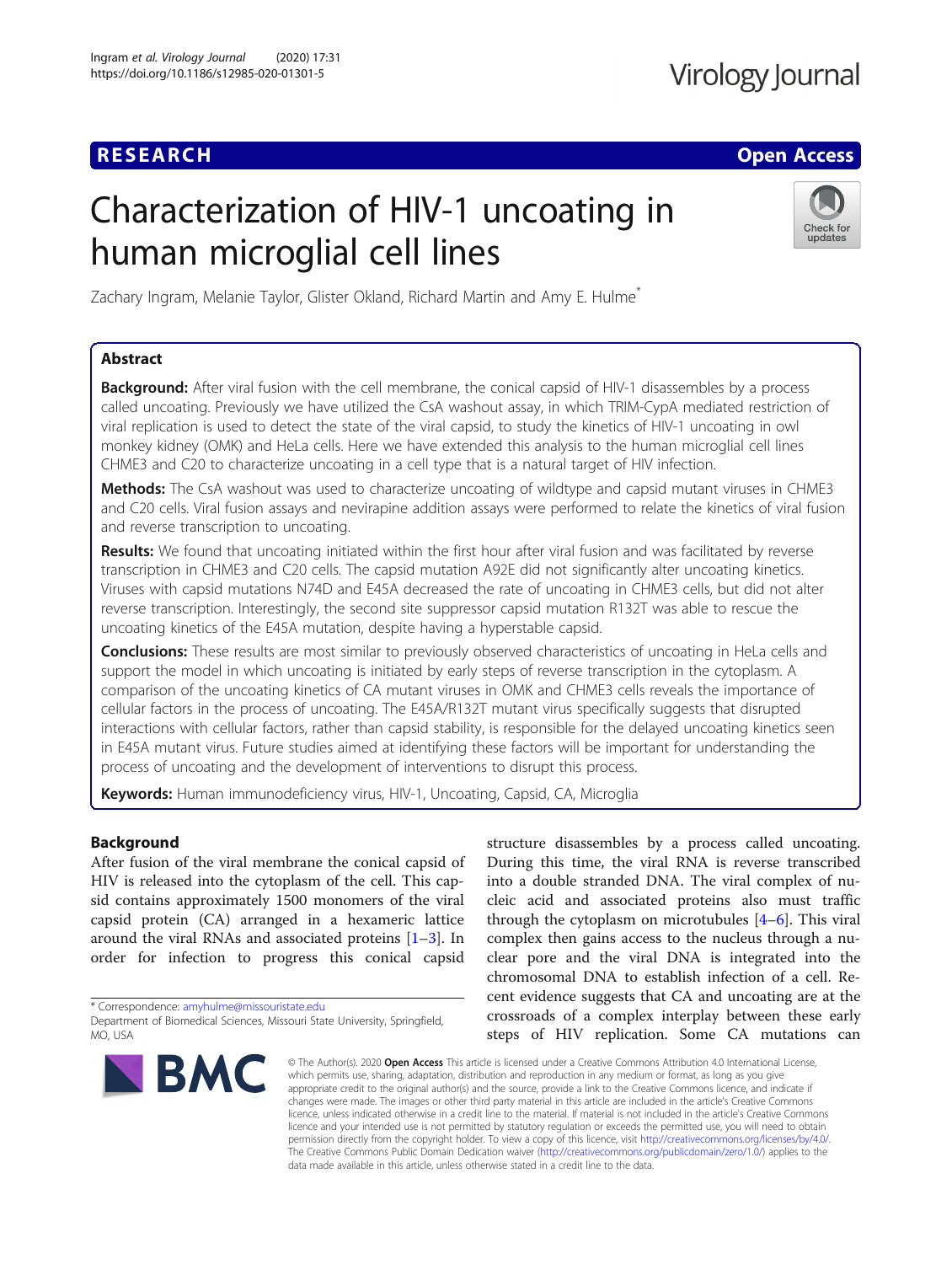disrupt reverse transcription, but blocking reverse transcription also delays uncoating  $[7-10]$  $[7-10]$  $[7-10]$  $[7-10]$ . Disruption of protein interactions required for cytoplasmic trafficking affects the extent of uncoating  $[11-19]$  $[11-19]$  $[11-19]$ . Finally, determinants for nuclear import and integration site selection map to the CA protein [\[20](#page-10-0)–[23](#page-10-0)], but the viral capsid is too large to enter the nuclear pore. Some amount of CA protein is proposed to associate with the viral complex after uncoating to facilitate integration, which has been detected in nuclear viral complexes [\[24](#page-10-0)–[26](#page-10-0)]. Therefore, it is necessary to characterize the process of uncoating in order to fully understand the early events of HIV replication.

When, where, and how uncoating occurs is an area of active investigation and source of contention in the field. Currently there are two models for uncoating [\[27\]](#page-10-0). In the cytoplasmic uncoating model, uncoating occurs in the cytoplasm as the viral complex is trafficked toward the nucleus [\[4](#page-10-0), [8,](#page-10-0) [28](#page-10-0)–[30\]](#page-10-0). According to the nuclear pore model, uncoating occurs at the nuclear pore after docking of the intact capsid  $[31-34]$  $[31-34]$  $[31-34]$  $[31-34]$  $[31-34]$ . Distinguishing between these two models has been challenging due to the overlapping nature of the early steps of HIV replication, differing methods used to assay uncoating, and the characteristics of defective or noninfectious virions possibly confounding results. Data from studies supporting both models suggest that a pore opens to destabilize the capsid integrity and then the hexameric CA lattice disassembles, but the time lag between these events is not clear [[30,](#page-10-0) [34](#page-10-0)–[38](#page-11-0)]. These models are also not necessarily mutually exclusive. A recent hypothesis that draws on both models proposes that the HIV capsid is destabilized in the cytoplasm, followed by additional loss of capsid at the nuclear pore [\[12,](#page-10-0) [39\]](#page-11-0).

The primary viral factors involved with uncoating are the CA protein and the process of reverse transcription. Mutations in CA can decrease or increase the rate of uncoating which also decreases HIV infectivity, indicating that correct timing of uncoating is required for optimal HIV replication [\[7](#page-10-0), [40](#page-11-0)–[44](#page-11-0)]. Reverse transcription is also necessary for uncoating as inhibiting this process delays uncoating in cultured cell based, biochemical, and microscopy based uncoating assays [\[8](#page-10-0)–[10,](#page-10-0) [30](#page-10-0), [37,](#page-11-0) [38](#page-11-0), [45](#page-11-0)]. Specifically, the generation of minus strand strong stop DNA, an early product of reverse transcription, is proposed to initiate uncoating [[30](#page-10-0), [45](#page-11-0)]. Multiple cellular proteins have been found to play at least an indirect role in uncoating [[11](#page-10-0), [12,](#page-10-0) [27\]](#page-10-0). Disruption of the interaction between eukaryotic translation elongation factor 1A (eEF1A) and reverse transcriptase delays uncoating, further highlighting the interplay between reverse transcription and uncoating [[46](#page-11-0)]. Knockdown of proteins involved with microtubule trafficking can delay uncoating and impair cytoplasmic trafficking of viral complexes, including the motor proteins dynein and kinesin-1 Kif5B, kinesin-1 adaptor protein FEZ1, microtubule affinity-regulating kinase 2 (MARK2), dynein adaptor protein BICD2, and cytoskeletal regulatory proteins Dia1 and Dia2 [[13](#page-10-0)–[19\]](#page-10-0). In addition, knockdown of the nuclear pore protein NUP358 disrupts cytoplasmic trafficking, nuclear import, and uncoating [[13](#page-10-0), [19](#page-10-0)]. The proteins BICD2, Dia1, Dia2, FEZ1, MARK2, and NUP358 also have been shown to directly bind to the capsid to mediate these effects, indicating a direct effect on uncoating [[13](#page-10-0)–[15,](#page-10-0) [18](#page-10-0), [19\]](#page-10-0). Collectively these results suggest that uncoating must occur within the correct spatiotemporal context so that the viral complex can interact with cellular factors for productive HIV infection.

We have previously examined the kinetics of uncoating in owl monkey kidney (OMK) cells and HeLa cells using the CsA washout assay  $[8, 40]$  $[8, 40]$  $[8, 40]$  $[8, 40]$  $[8, 40]$ . This assay utilizes the activity of the restriction factor TRIM-CypA to bind to the HIV capsid and then inhibit infectivity [\[8](#page-10-0), [47](#page-11-0)]. Withdrawal of the drug cyclosporine A (CsA) is used to activate this TRIM-CypA restriction at various times post-infection, allowing the kinetics of uncoating to be revealed. The CsA washout assay is indirect in that relies on the activity of TRIM-CypA to detect uncoating rather than directly measuring the level of CA protein. However, fluorescence microscopy based uncoating assays and biochemical uncoating assays that directly detect the loss of CA have confirmed a similar timing, effect of reverse transcription, effect of CA mutations, and effect of cellular factors on uncoating  $[8-10, 16, 30, 38, 45, 48]$  $[8-10, 16, 30, 38, 45, 48]$  $[8-10, 16, 30, 38, 45, 48]$  $[8-10, 16, 30, 38, 45, 48]$  $[8-10, 16, 30, 38, 45, 48]$  $[8-10, 16, 30, 38, 45, 48]$  $[8-10, 16, 30, 38, 45, 48]$  $[8-10, 16, 30, 38, 45, 48]$  $[8-10, 16, 30, 38, 45, 48]$  $[8-10, 16, 30, 38, 45, 48]$  $[8-10, 16, 30, 38, 45, 48]$  $[8-10, 16, 30, 38, 45, 48]$  $[8-10, 16, 30, 38, 45, 48]$  $[8-10, 16, 30, 38, 45, 48]$ . Therefore, while indirect the CsA washout assay provides a good monitor for the kinetics of successful uncoating in productively infected cells. An additional strength of the CsA washout assay is that it provides a direct correlation between uncoating and infectivity. In order for an uncoating event to be detected, the virus must successfully uncoat and integrate its DNA into the host cell DNA to establish productive infection. The majority of HIV virions that enter cells do not establish productive infection. The characteristics of these defective virions could bias or obscure results in uncoating studies where a large number of virions are surveyed without accounting for productive infection [[29](#page-10-0), [36](#page-11-0)–[38](#page-11-0), [48](#page-11-0)–[51](#page-11-0)].

We previously used the CsA washout assay to examine the effect of different CA mutations on uncoating in infected cells [\[40\]](#page-11-0). These CA mutations can affect the infection of nondividing cells, utilization of nuclear import pathways, integration site selection, and interaction with cellular proteins that facilitate HIV infection [\[13,](#page-10-0) [20](#page-10-0)–[23,](#page-10-0) [48](#page-11-0), [52](#page-11-0), [53\]](#page-11-0). We found that the E45A and N74D mutations uncoated slower than wildtype virus, while the mutation A92E uncoated faster than wildtype in OMK cells [[40\]](#page-11-0). We also observed differential uncoating kinetics for the mutant N74D in a HeLa cell line engineered to express TRIM-CypA [\[40](#page-11-0)]. These results suggest that cell type differences can impact uncoating kinetics.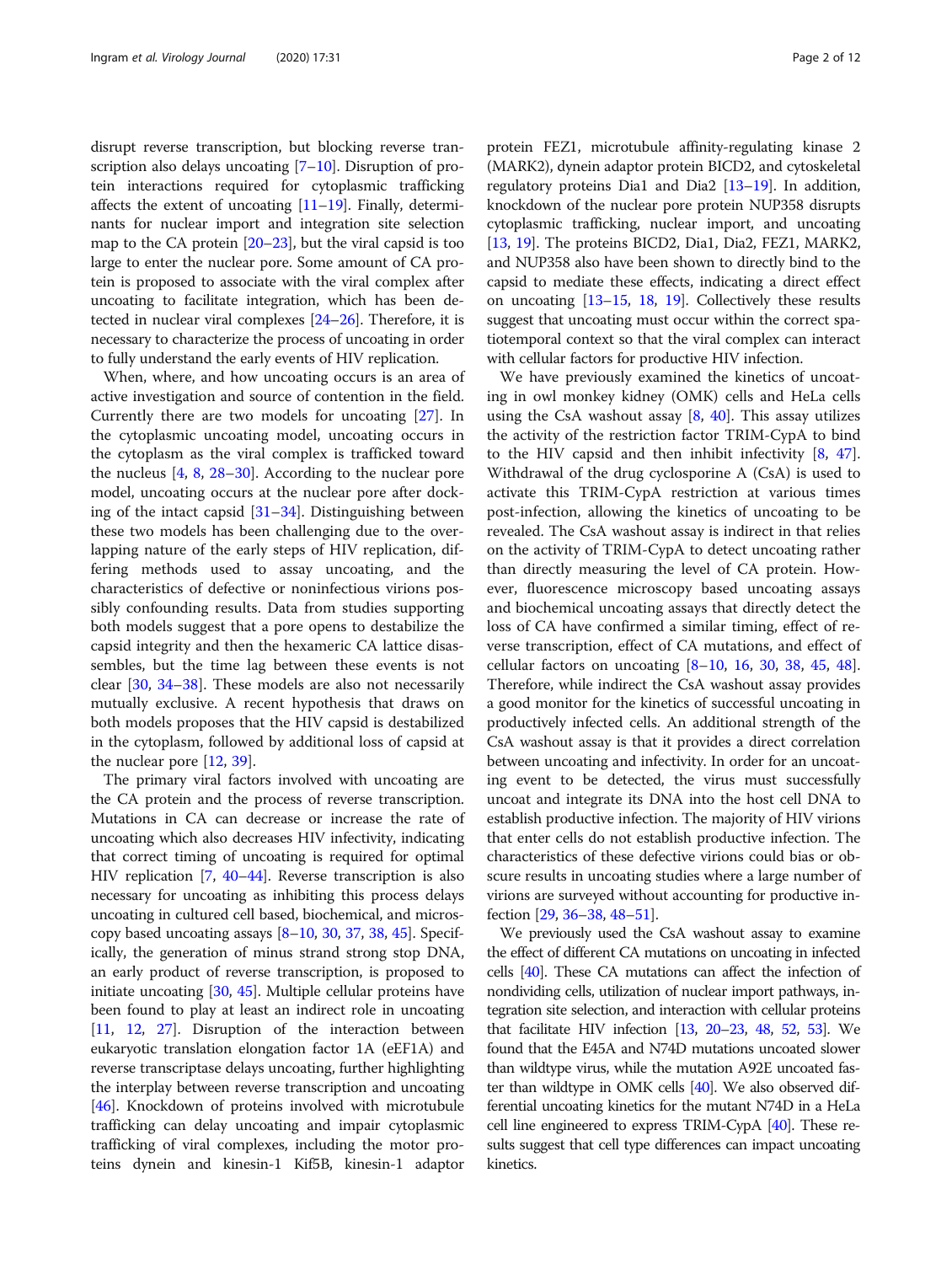Given the possible role of cellular environment, here we have extended our analysis of uncoating to the human microglial cell lines CHME3 and C20 [[54](#page-11-0), [55](#page-11-0)]. Microglial cells are natural targets of HIV infection in humans and serve as a major viral reservoir in the central nervous system [[56\]](#page-11-0). Infection and activation of microglial cells is proposed to be responsible for AIDS associated dementia and other neurocognitive defects observed in some AIDS patients [\[56\]](#page-11-0). There has also been recent interest to use cultured microglial cell models to study HIV latency [\[55](#page-11-0)]. Therefore, it is important to characterize HIV uncoating in this natural target of HIV infection. Given our previous experiments in OMK and HeLa cells, we examined the kinetics of uncoating, role of reverse transcription, and the effect of different CA mutants on the process of uncoating in these cultured microglial cell lines.

#### Material and methods

#### Cell lines, viruses, and pharmaceuticals

293 T cells were obtained from the American Type Culture Collection and were cultured in Dulbecco's Modified Eagle Media (Cellgro), 10% fetal bovine serum (Atlanta Biologicals), and 1% Pen/Strep/Glutamine (Gibco). CHME3 cell line was a gift M. Naghavi (Northwestern University [[54,](#page-11-0) [57\]](#page-11-0)). The C20 cell line was a gift from D. Alvarez-Carbonell (Case Western Reserve University [\[55](#page-11-0)]). Prior to this study these cell lines were previously established from human microglia [\[54](#page-11-0), [55\]](#page-11-0). The stable cell lines CHME3-TC and C20-TC were made using an HA-tagged TRIM-CypA expressing retroviral vector (pLXSN-TRIMCypA) to infect CHME3 and C20 cells [[58\]](#page-11-0). Neomycin resistant clonal cell lines (CHME3- TC) or hygromycin resistant clonal cell lines (C20-TC) were screened for TRIM-CypA expression by western blot against HA and restriction activity. CHME3, CHME3-TC, C20 and C20-TC cells were cultured in Dulbecco's Modified Eagle Media (Cellgro), 5% fetal bovine serum (Atlanta Biologicals), 1% Pen/Strep/Glutamine (Gibco), and 1% sodium pyruvate (Gibco). All cell lines were maintained at  $37^{\circ}$ C and  $5\%$  CO<sub>2</sub>. VSV-g pseudotyped GFP reporter virus was produced by PEI transfection of 293 T cells with 6 μg HIV-1 proviral plasmid HIV-GFP or proviral CA mutant plasmid and 4 μg VSV-g expression plasmid. Virus was harvested 48 h post-transfection, purified through a 0.45 μm filter, and stored at − 80 °C until use. Cyclosporine A (Calbiochem) was prepared in ethanol and used at a final concentration of 2.5 μM. Nevirapine (NIH AIDS Research and Reference Reagent Program) was prepared in DMSO and used at a final concentration of  $5 \mu M$ . Ammonium chloride was prepared in double-distilled water  $(ddH_2O)$ and used at a final concentration of 10 μM.

#### CsA washout assay

The CsA washout assay was conducted as previously described [[8,](#page-10-0) [59\]](#page-11-0). Briefly, CHME3-TC or C20-TC cells were plated in 96 well dishes at a density of 6000 cells /well, with each experimental or control reaction performed on triplicate wells. These cells were spinoculated with VSV-g pseudotyped HIV-GFP or CA mutant virus in the presence of CsA and 10 μg/ml polybrene for 1 h at 16 °C. After spinoculation, the inoculation media was exchanged for warm media, and CsA was washed out of the zero time point reaction by media exchange. CsA washout by media exchange continued at various times post-infection. The negative control for each time point was ethanol washout by media exchange. To examine the effect of reverse transcription on uncoating nevirapine was included in the inoculation media and washout media for the first 2 h of the experiment. After 2 h it was removed by media exchange on all reactions. Two days post-infection cells were harvested with 100 μl trypsin and fixed by the addition of 100 μl fix (4:1, 1X PBS: 10% paraformaldehyde). The percentage of GFP positive cells was determined by flow cytometry using the Accuri C6 flow cytometer, averaged for each triplicate reaction, and standard error was calculated. The percentage of infected cells in the ethanol control was subtracted from the CsA reaction at each washout time point to yield the percentage of infected cells over background. The data was normalized by setting the highest percentage of GFP positive cells to 100% for each virus or condition tested. The half-life of uncoating was determined by a best fit line through the two data points flanking 50% uncoating and times were averaged from multiple independent experiments. For statistical analysis of the half-life of uncoating, the average half-life of uncoating was compared between the CA mutant virus and its corresponding wildtype CA control using an unpaired T-test.

#### Viral fusion assay

CHME3-TC and C20-TC cells were plated and spinoculated with HIV-GFP virus as described in the CsA washout assay. When inoculation media was exchanged for warm media, media containing CsA and the fusion inhibitor ammonium chloride was added to the zero time point reaction. Ammonium chloride addition continued by media exchange at various times post-infection. Controls included no treatment and continuous treatment with ammonium chloride. Two days post-infection, cells were harvested and the percentage of GFP positive cells was determined as in the CsA washout assay. The halflife of fusion was determined using a best fit line between the adjacent data points and times were averaged from five independent experiments. These assay were conducted in parallel with a CsA washout assay to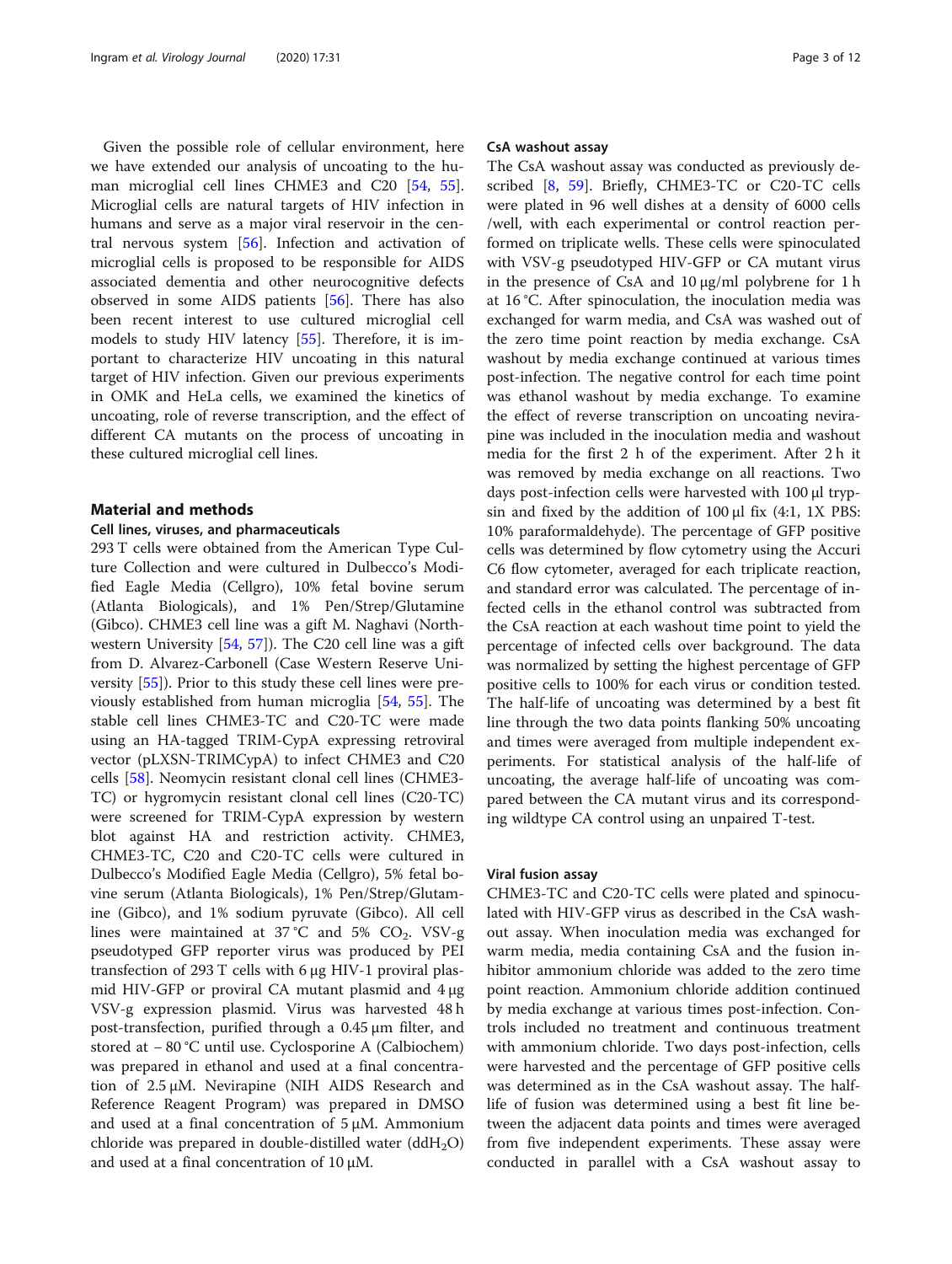directly compare the half-lives of viral fusion and uncoating.

#### Nevirapine addition assay

CHME3-TC cells were plated and spinoculated with HIV-GFP virus as described in the CsA washout assay. When inoculation media was exchanged for warm media, media containing CsA and the reverse transcriptase inhibitor nevirapine (NVP) was added to the zero time point reaction. NVP addition continued by media exchange at various times post-infection. Controls included continuous treatment with NVP and DMSO carrier control (no NVP treatment). Two days postinfection, cells were harvested and the percentage of GFP positive cells was determined as in the CsA washout assay. For each virus, infectivity at each timepoint was normalized by setting the percentage of infected cells in the no nevirapine control to 100%. Data from three independent experiments was averaged for each virus. For statistical analysis of the progression of reverse transcription, an unpaired T-test was used to compare the percentage of GFP positive cells between each CA mutant virus and the corresponding wildtype CA control at each timepoint tested.

#### CsA addition assay

The parent CHME3 cell line used to generate CHME3- TC cells was plated as described in the CsA washout assay. Cells were spinoculated with VSV-g pseudotyped HIV-GFP in the presence of 10 μg/ml polybrene for 1 h at 16 °C. When this inoculation media was exchanged for warm media, media containing CsA or the carrier control ethanol was added to the zero time point reaction. CsA or ethanol addition continued by media exchange at various times post-infection. Controls included no treatment and continuous treatment for both the CsA and ethanol conditions. Cells were harvested and the percentage of GFP positive cells was determined as in the CsA washout assay. The ratio of infectivity was calculated by dividing the percentage of GFP positive cells in the CsA reaction by the percentage of GFP positive cells in the ethanol control reaction for each time point.

#### Results

#### Kinetics of uncoating in microglial cells

To examine the kinetics of uncoating in microglial cells, we performed the CsA washout assay  $[8, 47]$  $[8, 47]$  $[8, 47]$  $[8, 47]$ . In this assay the HIV restriction factor TRIM-CypA is used to detect uncoating [\[60,](#page-11-0) [61\]](#page-11-0). To restrict infection multiple TRIM-CypA proteins assemble in a lattice to bind the hexameric array of CA protein found in the assembled HIV-1 capsid [[60](#page-11-0), [62](#page-11-0)–[64\]](#page-11-0). Therefore, TRIM-CypA will bind and inhibit the infectivity of coated viral complexes.

The drug cyclosporine A (CsA) prevents the binding of TRIM-CypA to the viral capsid in a reversible fashion  $[47, 60, 61, 65]$  $[47, 60, 61, 65]$  $[47, 60, 61, 65]$  $[47, 60, 61, 65]$  $[47, 60, 61, 65]$  $[47, 60, 61, 65]$  $[47, 60, 61, 65]$  $[47, 60, 61, 65]$ . In the CsA washout assay, cells are synchronously infected with a GFP reporter virus in the presence of CsA. When CsA is then removed at various times post-infection, TRIM-CypA can bind to any coated viral complexes and inhibit infectivity. However, viral complexes that have progressed through uncoating such that they are resistant to TRIM-CypA binding and restriction will still be able to infect the cell. Two days post-infection cells are harvested and flow cytometry is used to determine the percentage of infected cells at each time point. As only uncoated viral complexes can establish productive infection during TRIM-CypA restriction, this percentage of infected cells correlates to the percentage of uncoated virions at each timepoint [\[8](#page-10-0)].

We engineered the human microglial cell lines CHME3 and C20 to express TRIM-CypA so that the CsA washout assay could be used to study uncoating [[54,](#page-11-0) [55\]](#page-11-0). The CHME3 cell line, also present in the literature as HMC3, has been verified by a recent study and the ATCC as a human microglial cell line [\[57](#page-11-0)]. The C20 cell line has been more recently established from adult human cortical microglia and has been characterized as human microglial by morphology, surface marker expression, RNA expression profile, and sequencing [\[55](#page-11-0)]. CHME3 and C20 cells were infected with a retroviral vector encoding an HA-tagged version of owl monkey TRIM-CypA. A clonal stable cell line (CHME3-TC or C20-TC) was established which expressed TRIM-CypA protein at a sufficient level to restrict HIV replication. Treatment with the drug cyclosporine A (CsA) was able to relieve TRIM-CypA restriction in the CHME3-TC and C20-TC cell lines. To characterize uncoating the CsA washout assay was performed in CHME3-TC cells and C20-TC cells using the VSV-g pseudotyped GFP reporter virus HIV-GFP. In these assays, there was an increase in the percentage of uncoated viral complexes over time, which leveled off at 4–5 h post infection (Fig. [1a](#page-4-0)). In both cell lines, the majority of uncoating  $({\sim 80\%)}$  occurred within the first 2 h of the experiment. The data were then normalized by setting the percentage of GFP positive cells where the curve levels off at 4 or 5 h to 100%, allowing a half-life of uncoating or time of 50% uncoating to be calculated (Fig. [1](#page-4-0)a). The average half-life of uncoating was 52.46 min in CHME3-TC cells and 34.95 min in C20-TC cells (Table [1\)](#page-4-0).

We have previously shown that alterations in the timing of viral fusion can impact the perceived rate of uncoating in the CsA washout assay  $[8, 40]$  $[8, 40]$  $[8, 40]$ . Viral fusion immediately precedes uncoating and the time for both viral fusion and uncoating is included in the half-life of uncoating as calculated above. Therefore, differences in the rate of viral fusion between CHME3-TC and C20-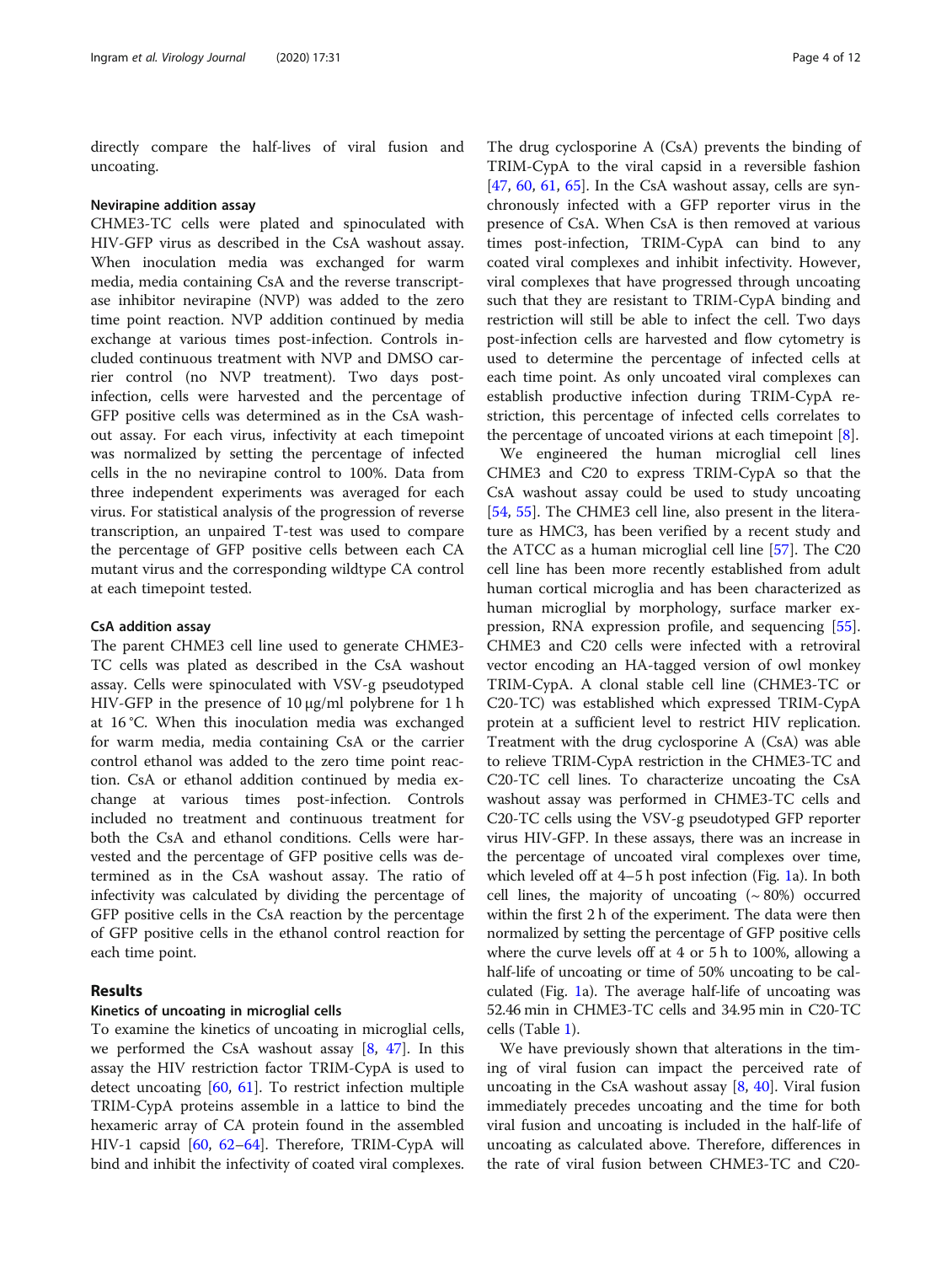TC cells could appear as different uncoating rates. To directly compare the kinetics of viral fusion and uncoating in both cell lines, we performed a series of viral fusion assays in parallel with CsA washout assays. For the viral fusion assay cells were spinoculated with HIV-GFP in the presence of CsA and then ammonium chloride was added to block VSV-g mediated viral fusion at time points corresponding to those in CsA washout assay (Fig. 1b). The average half-life of viral fusion was 43.84 min in CHME3-TC cells and 26.3 min in C20-TC cells (Table 1). After subtracting the half-life of viral fusion from the half-life of uncoating, both microglial cell lines displayed a similar normalized rate of uncoating of 8.6 min (Table 1).

#### Effect of reverse transcription on uncoating kinetics

To determine the effect of reverse transcription on uncoating kinetics in microglial cells, we performed the CsA washout assay using the non-nucleoside reverse transcriptase inhibitor nevirapine to block reverse transcription for the first 2 h of the assay. This 2 h nevirapine treatment delayed the process of uncoating in CHME3-TC and C20-TC cells as evidenced by a shift in the uncoating curve to the right compared to no treatment (Fig. [2\)](#page-5-0). Inhibition of reverse transcription increased in the half-life of uncoating to 137.9 min in CHME3-TC cells and 136.4 min in C20-TC cells. In addition, there was a rapid increase in the percentage of uncoated viral complexes in the first hour after nevirapine removal, between the 2 to 3 h timepoints, in both cell lines (Fig. [2\)](#page-5-0).

#### Effect of CA mutations on uncoating

We previously examined the uncoating of a panel of CA mutant viruses in OMK cells and found that the N74D, A92E, and E45A mutations altered the rate of uncoating compared to wildtype [[40\]](#page-11-0). These mutants are of interest due to their involvement with viral cytoplasmic trafficking, nuclear import, integration, and interaction with cellular factors [[13,](#page-10-0) [20](#page-10-0)–[23,](#page-10-0) [48](#page-11-0), [52,](#page-11-0) [53](#page-11-0)]. Therefore, we examined the effect of these mutations on uncoating in microglial cells. Using the CsA washout assay, the uncoating kinetics of each CA mutant was examined in parallel to the wildtype control HIV-GFP in CHME3-TC cells. All three mutants decreased the infectivity of HIV. By normalizing the data for each mutant independently, this decreased level of infectivity does not bias uncoating kinetics in the CsA washout assay. Compared to HIV-GFP, the N74D mutation delayed the process of uncoating and increased the half-life of uncoating to 141 min compared to 62 min for wildtype (Fig. [3](#page-5-0)a). The E45A mutation also delayed the process of uncoating compared to wildtype, with an average half-life of 102 min compared to 50 min for wildtype (Fig. [3](#page-5-0)b). We also examined the uncoating of virus containing the R132T second site suppressor mutation which partially restores the infectivity of E45A mutant virus [\[66\]](#page-11-0). This E45A/R123T mutant virus uncoated with kinetics like wildtype, with an average half-life of uncoating of 39 min that was not statistically different from the average half-life of 43 min for wildtype in parallel experiments (Fig. [3](#page-5-0)c). Finally, A92E mutant virus had an uncoating half-life of 62 min

Table 1 Half-lives of viral fusion and uncoating in CHME3-TC and C20-TC cells

| <b>Rable 1</b> Figure to you wild responsible and directating in Chilities its and CZO TC CCity |                      |                     |                            |  |  |  |  |  |  |
|-------------------------------------------------------------------------------------------------|----------------------|---------------------|----------------------------|--|--|--|--|--|--|
| Cell line                                                                                       | Fusion (min)         | Uncoating (min)     | Normalized uncoating (min) |  |  |  |  |  |  |
| CHME3-TC                                                                                        | 43.84 (SE = $8.02$ ) | $52.46$ (SE = 8.05) | 8.62                       |  |  |  |  |  |  |
| $C20-TC$                                                                                        | $26.30$ (SE = 1.85)  | $34.95$ (SE = 5.62) | 8.65                       |  |  |  |  |  |  |

The average half-lives of viral fusion and uncoating were determined from 5 independent parallel experiments. SE denotes standard error

%Total GFP positive 80 60  $\leftarrow$  CHME3-TC  $-C20-TC$  $40$  $\alpha$  $\Omega$  $\frac{1}{2}$  $\overline{3}$  $\Omega$  $\overline{A}$  $\overline{5}$ Time PI of CsA washout (hr)  $\overline{B}$  $120$ 100 %Total GFP positive cells 80 60 CHME3-TC 40  $-0.20 - TC$  $20$  $\epsilon$  $\overline{2}$ 3  $\overline{A}$ Time PI of NH4Cl addition (hr) Fig. 1 Kinetics of uncoating and viral fusion in CHME3-TC and C20-TC cells. CsA washout assays and viral fusion assays were performed in parallel to correlate the kinetics of uncoating and viral fusion in CHME3-TC and C20-TC cells. Shown is a representative experiment from five independent parallel experiments. Errors bars denote standard error among triplicate wells. **a** The uncoating kinetics were similar in both cell lines with the majority of virus uncoating within 2 h post-infection. **b** The kinetics of viral fusion were examined by the addition of ammonium chloride at various times post-infection to block viral fusion. In both cell lines the majority of virus fused within 1 h post-infection

<span id="page-4-0"></span>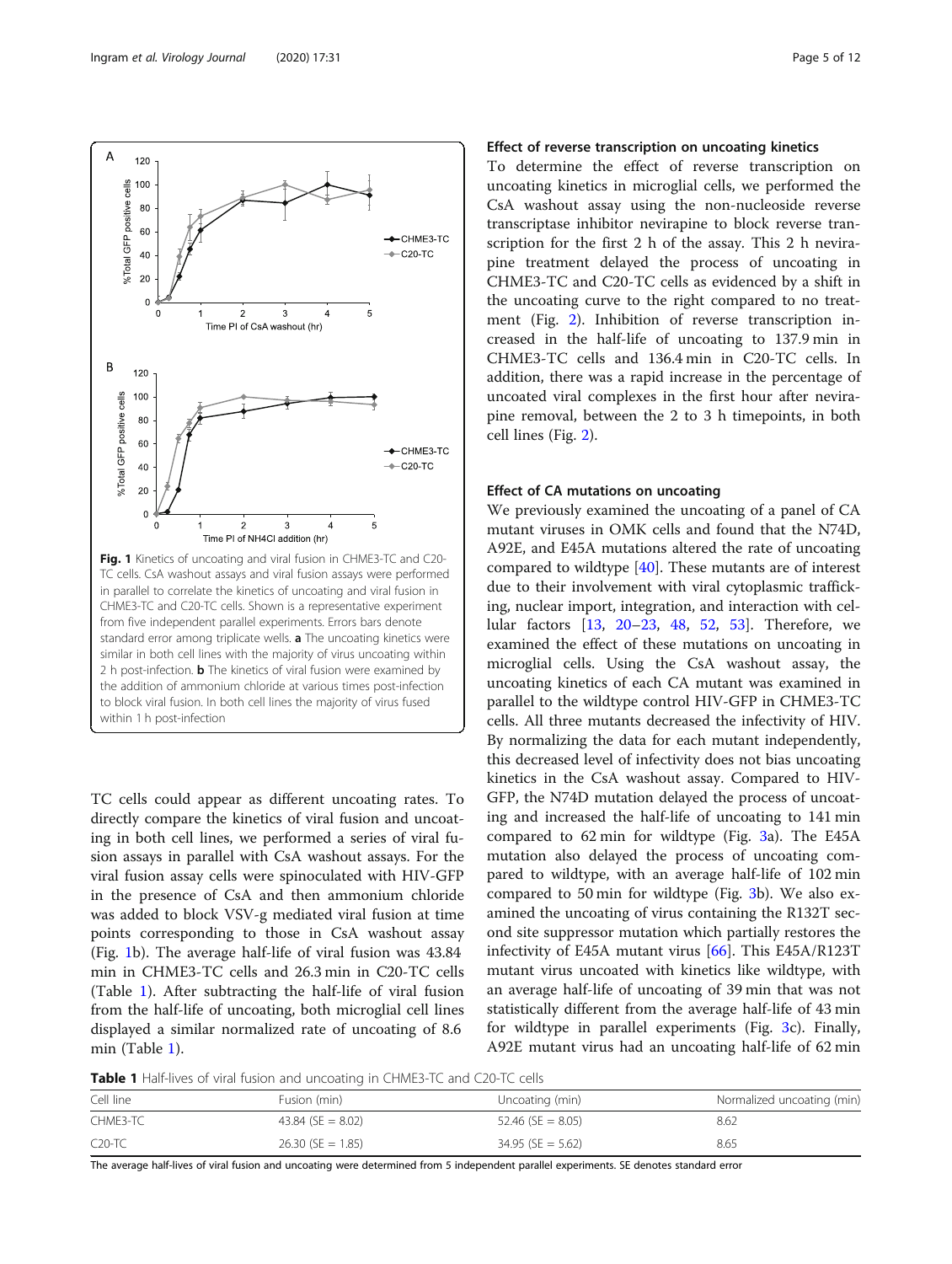

<span id="page-5-0"></span>

and 136.4 min in C20-TC cells. Shown is a representative experiment from four independent experiments. Errors bars denote standard error among triplicate wells

that was not statistically different from the 52 min for wildtype (Fig. 3d).

#### Effect of CA mutations on reverse transcription

Blocking reverse transcription delays uncoating in CHME3-TC cells and some CA mutations can disrupt reverse transcription (Fig. 2 [\[7](#page-10-0)]). Therefore, changes in the uncoating kinetics of the mutant viruses could be due to alterations in reverse transcription (Fig. 3). To examine the kinetics of reverse transcription for each mutant virus, we performed an addition assay with the non-nucleoside reverse transcriptase inhibitor nevirapine (NVP; Fig. [4](#page-6-0)). In this assay, cells were spinoculated with wildtype or CA mutant GFP reporter virus in the presence of CsA and then NVP was added at time points corresponding to those in CsA washout assay. At each timepoint, virus that had completed reverse transcription would be resistant to nevirapine and able to infect the cell. The data were normalized by setting the percentage of GFP positive cells in the DMSO carrier control to



the wildtype CA control. Line graphs shown the uncoating kinetics from a representative CsA washout assay. Errors bars denote standard error among triplicate wells. Bar graphs compare the average half-life of uncoating of CA mutant viruses and the wildtype HIV-GFP control from multiple independent experiments. Error bars denote standard error among these independent experiments. \* indicates a significant difference of  $P < 0.05$ . a The N74D mutation significantly decreased the rate of uncoating among six independent experiments. **b** The E45A mutation significantly decreased the rate of uncoating among six independent experiments.  $c$  The compensatory mutation R132T was able to rescue the uncoating kinetics of the E45A mutation to wildtype levels in five independent experiments. d The A92E mutation did not significantly alter the rate of uncoating among seven independent experiments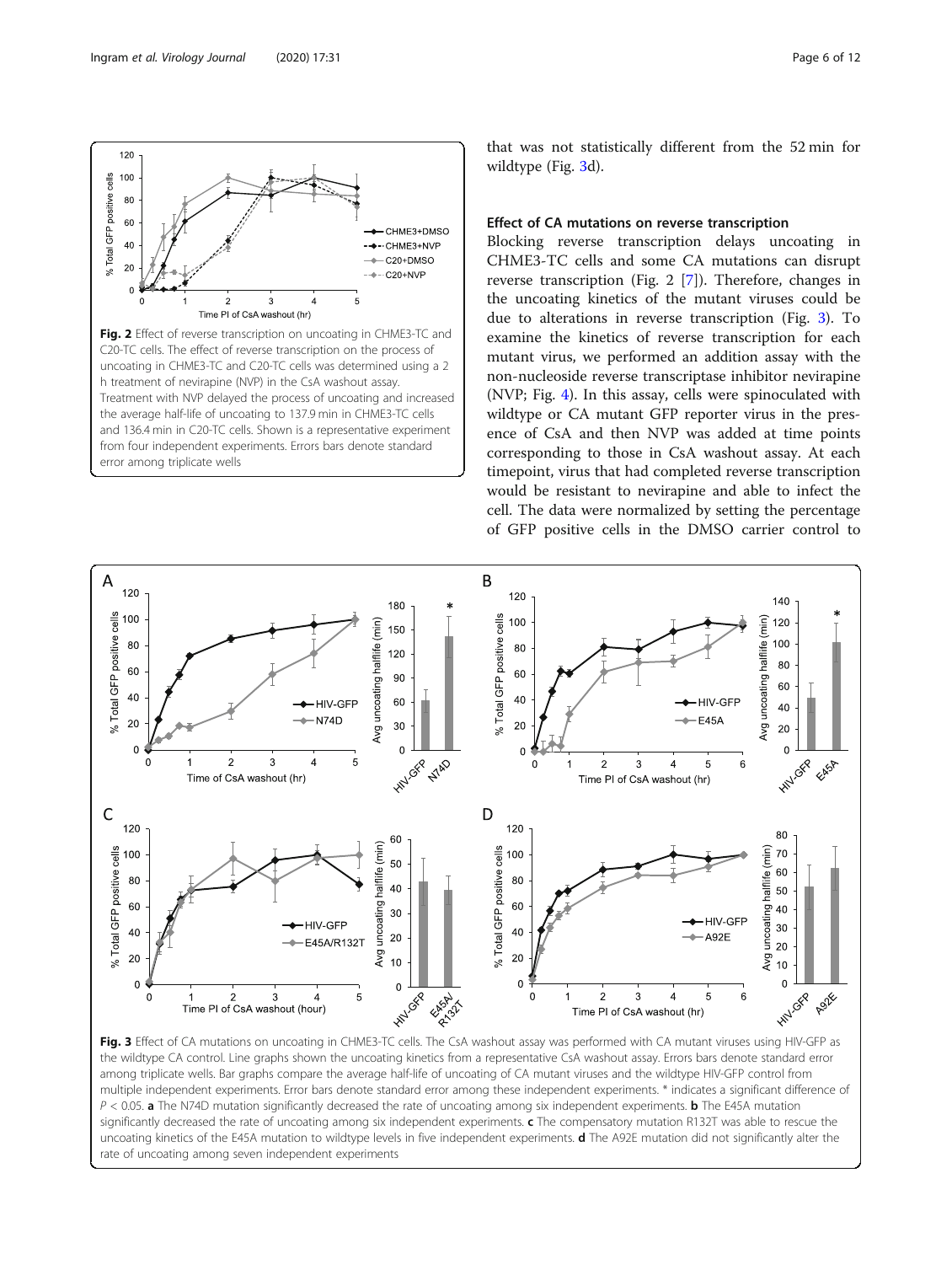<span id="page-6-0"></span>

100%. Some alterations in completion of reverse transcription were observed, with A92E seeming to reverse transcribe at the greatest rate and E45A at the slowest rate (Fig. 4). However, none of these differences were found to be statistically significant compared to the HIV-GFP wildtype control at any timepoint. Therefore, these data suggest that these CA mutations do not affect completion of reverse transcription at early time points post-infection in CHME3 cells.

#### Effect of CsA in CHME3 cells

Cyclosporine A is used in the CsA washout assay to control TRIM-CypA mediated restriction of infection. In HeLa cells CsA treatment has been shown to decrease the infectivity of N74D mutant virus, but not virus with a wildtype capsid [\[67](#page-11-0)]. In the CsA washout assay, the data is normalized for each virus independently, using the infectivity at 5 or 6 h. However, if there was a differential effect of cyclosporin A on N74D virus over time, this effect could bias the normalized uncoating kinetics. Therefore, we examined the effect of CsA on wildtype and N74D infectivity in the parent CHME3 cell line over time by performing a CsA washout assay. Treatment with CsA decreased both wildtype and N74D infectivity at all time points examined compared to the ethanol control (Fig. 5). The magnitude of this decrease was determined by calculating ratio of infectivity for each time point examined (Table 2). In general, the CsA containing reactions exhibited 63–75% of the infected cells in the corresponding ethanol control (Table 2). This decrease was consistent across all time points examined and within a range of 70–75% during the first 2 h after infection when the majority of uncoating is observed (Fig. 4, Table 2).



corresponding to the CsA washout assay. The presence of CsA decreases the infectivity of both HIV-GFP and N74D virus at all time points tested. Shown is a representative assay from three independent experiments. Error bars denote standard error among triplicate wells

#### **Discussion**

Here we have characterized HIV uncoating in the microglial cell lines CHME3 and C20. Similar to previous studies in owl monkey kidney (OMK) cells and HeLa cells, the half-life of uncoating was within an hour post infection and the majority of virus ( $\sim$  80%) uncoated within the first 2 h of infection (Fig. 1 and Table 1 [\[8](#page-10-0), [40\]](#page-11-0)). When comparing the kinetics, uncoating in CHME3 cells had average half-life of 52.46 min which is intermediate between what was previously observed in HeLa cells (36.8 min) and OMK cells (64 min [[40](#page-11-0)]). The average half-life of uncoating in C20 cells was 34.95 min which is similar to the halflife in HeLa cells [\[40\]](#page-11-0). As uncoating follows viral fusion, alterations in the rate of viral fusion in different cell lines could alter the perceived rate of uncoating. We have

|  |  |  |  |  |  |  |  |  |  | <b>Table 2</b> Ratio for the effect of CsA on HIV infectivity |
|--|--|--|--|--|--|--|--|--|--|---------------------------------------------------------------|
|--|--|--|--|--|--|--|--|--|--|---------------------------------------------------------------|

| Time           | CsA/EtOH ratio |             |  |  |
|----------------|----------------|-------------|--|--|
| (hr)           | <b>HIV-GFP</b> | <b>N74D</b> |  |  |
| $\mathbf{0}$   | 0.72           | 0.76        |  |  |
| 0.25           | 0.63           | 0.65        |  |  |
| 0.5            | 0.68           | 0.70        |  |  |
| 0.75           | 0.70           | 0.69        |  |  |
| 1              | 0.68           | 0.68        |  |  |
| $\overline{2}$ | 0.64           | 0.68        |  |  |
| $\overline{3}$ | 0.70           | 0.65        |  |  |
| $\overline{4}$ | 0.69           | 0.75        |  |  |
| 5              | 0.72           | 0.73        |  |  |

The magnitude of the effect of CsA was determined by calculating a ratio of infectivity (%GPP positive cells with CsA treatment/%GPP positive cells in EtOH carrier control) for each time point examined for HIV-GFP and N74D virus. In general, the CsA containing reactions exhibited 63–75% of the infected cells in the corresponding ethanol control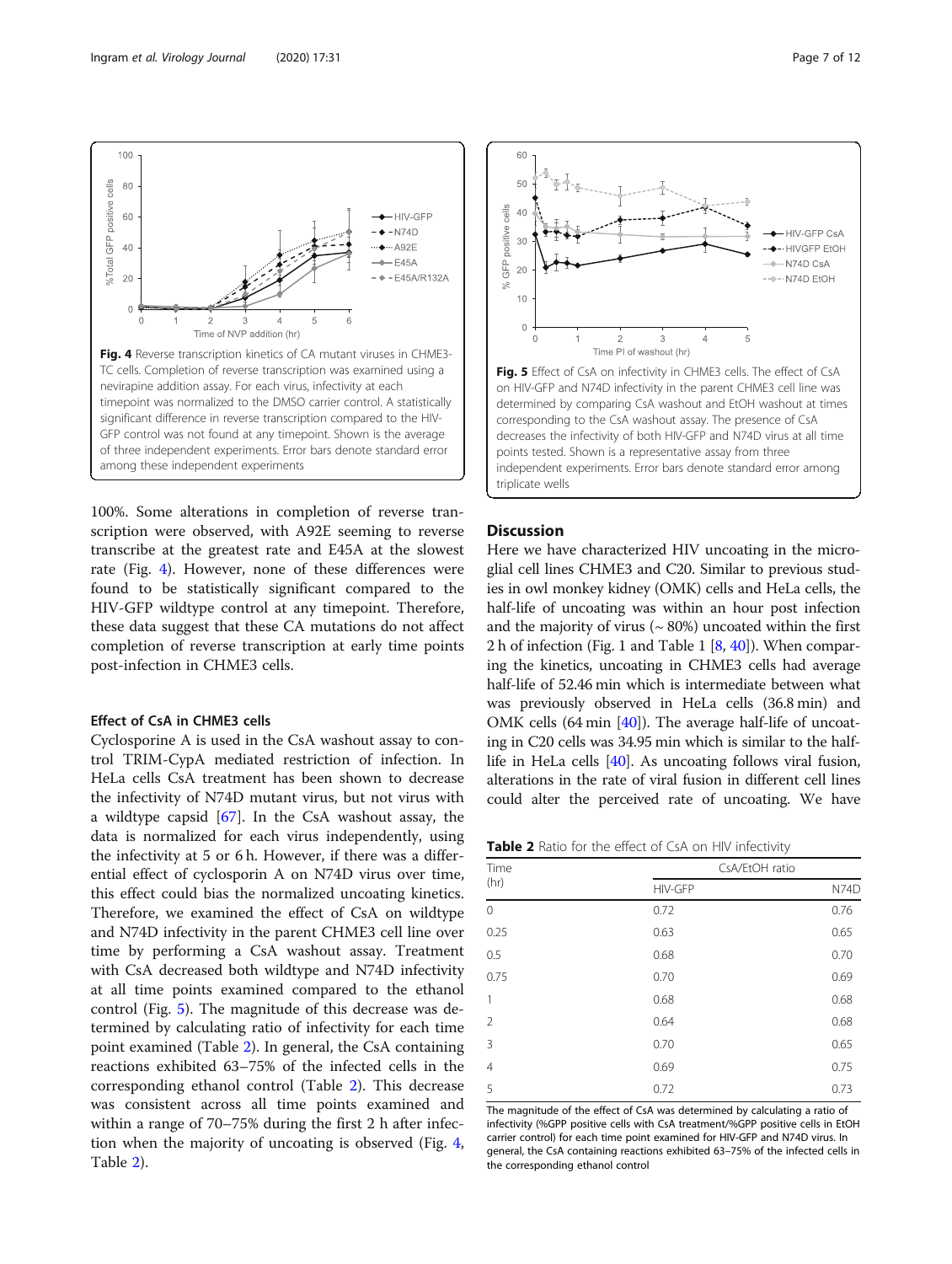previously observed this effect when characterizing the rate of uncoating of VSV-g pseudotyped virus and virus with wildtype HIV envelope in OMK cells, and the kinetics of uncoating in OMK and HeLa cells [[8,](#page-10-0) [40](#page-11-0)]. Once the half-life of viral fusion was subtracted, the uncoating halflife in both CHME3 and C20 cells was 8.6 min (Table [1](#page-4-0)). These results suggest that in these microglial cell lines the uncoating process is initiated fairly early after viral fusion, within 8 min. These kinetics are most similar to HeLa cells where the difference in the average half-lives of viral fusion and uncoating was 8 min, while in OMK cells this difference was 45 min [\[40](#page-11-0)]. HeLa, CHME3, and C20 cells are all human cell lines, therefore it is likely they would display more similarities in uncoating compared to OMK cells.

We do not believe that expression levels of TRIM-CypA protein could account for the differences in uncoating kinetics between CHME3, C20, and OMK cells. The CsA washout assay was conducted under conditions in which TRIM-CypA restriction was not saturated, meaning that in the absence of CsA viral infectivity was completely inhibited. TRIM proteins rapidly associate with incoming virus [[47](#page-11-0)]. Under these non-saturating conditions a sufficient amount TRIM-CypA protein was present to bind to the viral capsid and inhibit infectivity. The presence of additional TRIM-CypA protein should not have an additive effect on restriction to alter the detection of coated viral complexes in the CsA washout assay. A more likely hypothesis is that differences in the kinetics of uncoating between the microglial cell lines and OMK cells are due to the presence or absence of cellular factors. Several cellular motor and trafficking proteins have been identified which affect HIV uncoating [\[13](#page-10-0)–[19\]](#page-10-0). Differential expression or the differential ability of HIV capsid to interact with owl monkey cellular factors could account for the overall delayed uncoating kinetics in OMK cells compared to CHME3 and C20 cells.

The process of reverse transcription has been shown to have a complicated interplay with the process of uncoating. Similar to previous studies in OMK cells, inhibition of reverse transcription in CHME3 and C20 cells delayed the process of uncoating in the CsA washout assay (Fig. 2  $[8]$  $[8]$ ). This effect of reverse transcription on uncoating is consistent with multiple studies using a variety of uncoating assays [\[8](#page-10-0)–[10,](#page-10-0) [15](#page-10-0), [30,](#page-10-0) [38,](#page-11-0) [45](#page-11-0)]. In addition, there was a rapid increase in the percentage of uncoated virions in the first hour after the nevirapine treatment was removed, indicating that a large number of viral complexes initiated uncoating after reverse transcription was allowed to proceed (Fig. [2\)](#page-5-0). This result supports the model where minus strand strong stop DNA initiates uncoating as this early reverse transcription product could readily be generated in the hour after nevirapine removal due to its short length [[30](#page-10-0), [45](#page-11-0)]. Our results also concur with a recent study in which the fate of the capsid uncoating assay was used to examine the effect of reverse transcription on uncoating in CHME3 cells [[15\]](#page-10-0). While this was not a kinetic analysis, inhibition of reverse transcription resulted in viral cores with increased amounts of CA protein at 3 h post-infection, indicating a delay in uncoating [[15\]](#page-10-0).

We next examined the effect of CA mutations on the process of uncoating. The N74D, E45A, and A92E mutants were chosen because they significantly altered the rate of uncoating in OMK cells in our previous study [[40](#page-11-0)]. These mutants also can affect the infection of nondividing cells, utilization of nuclear import pathways, integration site selection, and interaction with cellular proteins that facilitate HIV infection [\[13,](#page-10-0) [20](#page-10-0)–[23,](#page-10-0) [48,](#page-11-0) [52,](#page-11-0) [53](#page-11-0)]. Given the similarities in the kinetics of uncoating and effect of reverse transcription on uncoating in CHME3 and C20 cells, we tested these mutants only in the CHME3-TC cell line. N74D and E45A significantly altered the rate of uncoating compared to the parallel HIV-GFP control in CHME3 cells (Fig. [3\)](#page-5-0). The effect of each mutation on uncoating was likely more severe than the data indicate because the CsA washout assay is based on infectivity. An infected cell in this assay indicates that the virus has successfully uncoated and then established a provirus to express the GFP reporter. Therefore, the uncoating kinetics of these mutants reveal the extent to which changes in uncoating can be tolerated while still resulting in productive infection.

Given that changes in the rate of reverse transcription can affect uncoating we tested progression of reverse transcription in the CA mutants. We found that these mutations did not significantly change the rate of reverse transcription at early timepoints post-infection in CHME3 cells (Fig.  $4 \overline{40}$ ). Therefore, the alterations in uncoating for E45A and N74D virus were not due to alterations in reverse transcription. This result is similar to what was previously found in OMK cells for the E45A, N74D, and A92E mutations [\[40](#page-11-0)]. While some CA mutations have been shown to have altered capsid stability and changes in reverse transcription, the capsid mutations in this study provide a way to uncouple the process of uncoating from reverse transcription [[7\]](#page-10-0). In previous experiments studying the effect of reverse transcription on uncoating in OMK cells, we found that each CA mutant virus had a similar delay in uncoating in response to nevirapine treatment [[40](#page-11-0)]. Therefore, the effect of delaying uncoating in the CsA washout assay was dominant to the effect CA mutations. This result indicates that the contribution of reverse transcription to uncoating occurs before the effect of the N74D and E45A capsid mutations. Thus, these data also support the model by which the minus strand strong stop DNA initiates uncoating as this product is generated early in infection.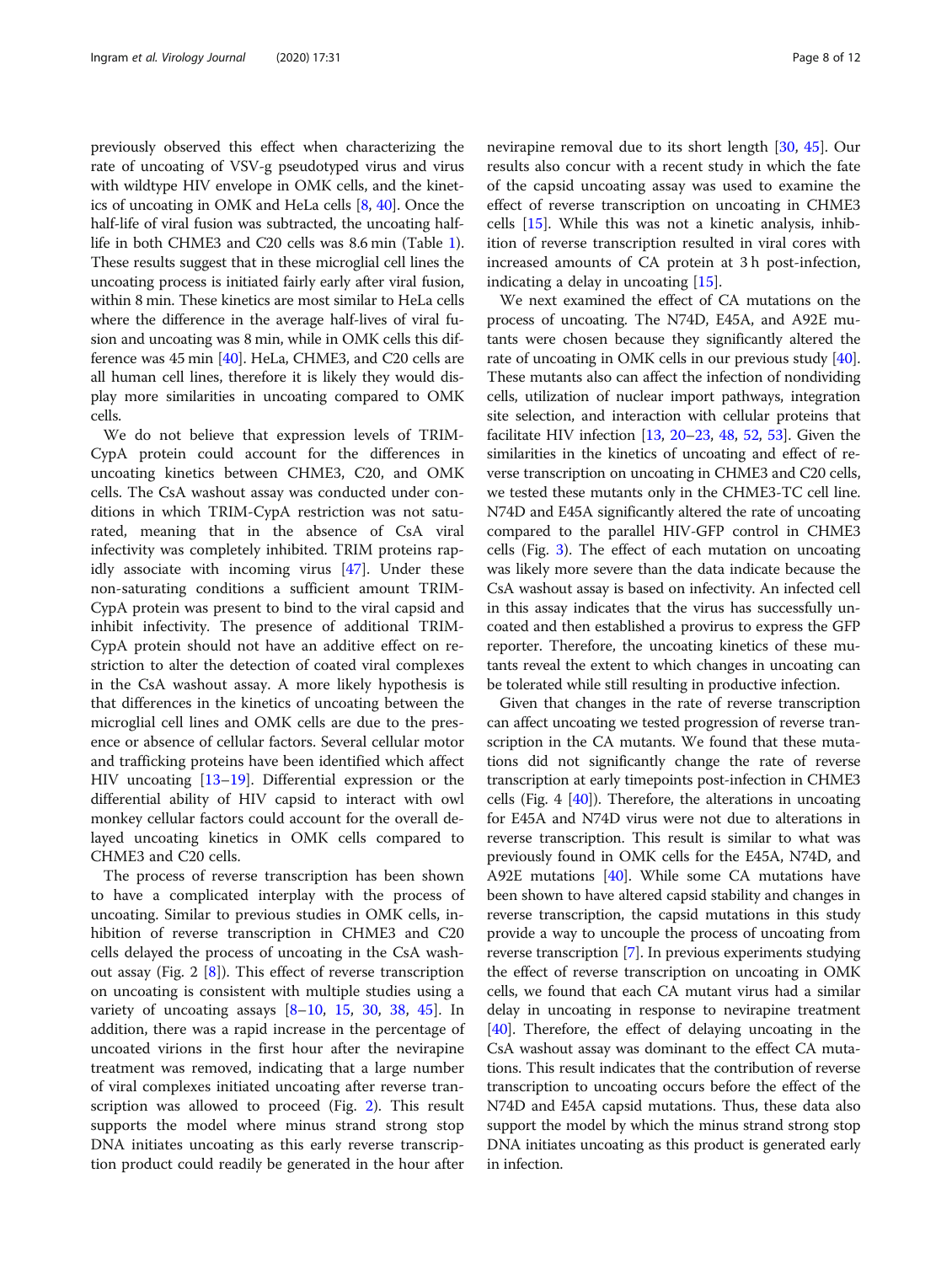While the N74D mutation delayed uncoating in CHME3 cells, there are differences in the magnitude of this change compared to our previous studies [\[40\]](#page-11-0). In CHME3 cells N74D mutant virus uncoated with a halflife of 141 min compared to a half-life of 62 min for wildtype in the parallel assays (Fig. [3a](#page-5-0)). This  $\sim$  2-fold change in uncoating kinetics is most similar to results in HeLa cells, while in OMK cells the N74D mutation only increased that half-life of uncoating by 50% [[40](#page-11-0)]. This mutation has also been shown to delay uncoating in fluorescence microscopy based uncoating assays [\[30](#page-10-0), [35](#page-10-0)]. The N74D mutation causes HIV to utilize a different nuclear import pathway than that mediated by the importin-β protein TNPO3, nucleocytoplasmic shuttle protein CPSF6, and nucleoporin NUP358 [[20](#page-10-0), [21,](#page-10-0) [23\]](#page-10-0). A study by Dharan et al. showed that knockdown of NUP358 and the microtubule kinesin-1 motor protein Kif5B delayed uncoating in HeLa cells using the fluorescence microscopy based in situ uncoating assay [[13\]](#page-10-0). In this study the N74D mutation also prevented NUP358 and Kif5B from binding to the HIV capsid [[13](#page-10-0)]. Therefore, a likely hypothesis is that the delayed uncoating kinetics of N74D mutant virus in CHME3 cells is due to the inability of this mutant to bind Kif5B or NUP358.

The E45A mutation produces a hyperstable capsid lattice with increased stiffness in atomic force microscopy assays [\[7,](#page-10-0) [68\]](#page-11-0). Like the N74D mutation, this mutation also results in the use of an alternate nuclear import pathway than that mediated by TNPO3, CPSF6, and NUP358 [[20,](#page-10-0) [21\]](#page-10-0). In the CsA washout assay, the E45A mutation slowed the rate of uncoating in CHME3 cells with an increased half-life of 102 min compared to the wildtype control (Fig. [3](#page-5-0)b). This result is similar to our previous study, although there was a more modest delay in uncoating due to the E45A mutation in OMK cells [[40\]](#page-11-0). E45A virus was also observed to uncoat slower than wildtype in fluorescence microscopy based uncoating assays [[36,](#page-11-0) [38](#page-11-0)]. To determine whether capsid stability or disrupted interaction with cellular factors was responsible for the delayed uncoating of E45A mutant virus, we examined the uncoating kinetics of the E45A/R123T double mutant virus. R132T is a second site suppressor mutation that was isolated from serial passage of E45A mutant virus in culture  $[66]$  $[66]$  $[66]$ . In this study, the R132T compensatory mutation partially rescued infectivity and nuclear import defects of E45A mutant virus [[66\]](#page-11-0). However, E45A/R132T virus still had a hyperstable capsid [[66\]](#page-11-0). Surprisingly, we found that E45A/R132T virus uncoated with kinetics similar to wildtype (Fig. [3](#page-5-0)c). Therefore, the delayed uncoating kinetics observed in E45A virus were not due to a hyperstable capsid. This result suggests that overall capsid stability may not be a good predictor of uncoating kinetics, in agreement with other studies [[24,](#page-10-0) [40,](#page-11-0) [66](#page-11-0), [69](#page-11-0)]. The E45 and R132 residues are

distant from each other but are both located near the NTD-NTD interface. As widespread structural changes are not observed in E45A or R132T mutant viruses, the altered chemical natures of these side chains were proposed to account for the effects of the mutations on replication [[66](#page-11-0)]. The R132T mutation may restore an interaction surface needed for uncoating, and disruption of this region by the E45A mutation would result in delayed uncoating. The E45 residue has not been tested for NUP358 or Kif5B binding like the N74 residue, but mutation at this location may prevent the association with NUP358, Kif5B, or other members of the canonical nuclear import pathway that may be involved with uncoating. Supporting this idea, Yang et al. showed that the R132T mutation restored the ability of E45A virus to bind the drug PF74 [[66](#page-11-0)]. PF74 directly binds to the conical capsid at a site where the cellular factors CPSF6 and the nucleoporin NUP153 bind to mediate nuclear import [[25](#page-10-0), [70](#page-11-0), [71](#page-11-0)].

Yang et al. also found that E45A/R132T virus had less capsid disassembly compared to wildtype in an in vitro uncoating assay which may seem to contradict our results [[66](#page-11-0)]. In this assay viral capsid cores were purified from virus, diluted in buffer, and the extent of disassembly after 30 min was assessed by detecting the remaining intact cores. However, this in vitro uncoating assay did not expose the capsid to cellular factors which may be needed for uncoating. In the absence of cellular factors E45A/R132T virus likely uncoated slower than wildtype and with a similar efficiency as E45A virus due to its increased capsid stability. In the CsA washout assay E45A/ R132T virus uncoated at a rate that was not significantly different from wildtype because this assay is performed in cells which would allow interactions with cellular factors to impact uncoating (Fig. [3](#page-5-0)).

A92E displayed different behavior than what we have previously observed. In OMK cells, this mutation increased the rate of uncoating compared to wildtype [\[40](#page-11-0)]. However, in CHME3 cells this mutation did not significantly change uncoating kinetics (Fig. [3d](#page-5-0)). A92E has been implicated in infection of nondividing cells and altered use the cellular factor cyclophilin A for HIV infection  $[48, 52, 53]$  $[48, 52, 53]$  $[48, 52, 53]$  $[48, 52, 53]$  $[48, 52, 53]$  $[48, 52, 53]$  $[48, 52, 53]$ . Given the species difference between OMK and human cell lines, it is possible that A92E necessitates the use of different cellular factors, thus resulting in a differential effect of this mutation between cell lines.

Cyclophilin A (CypA) is an abundantly expressed cytoplasmic protein that binds the capsid to alter HIV replication. The exact role of CypA in viral replication is unclear as it may increase, decrease, or have no effect on infectivity depending on the cell line tested [[21](#page-10-0), [72](#page-11-0)–[74](#page-11-0)]. In cells where cyclophilin A facilitates HIV infection it has been proposed to play a role in the processes of reverse transcription, uncoating, and nuclear import [\[21,](#page-10-0) [72](#page-11-0)–[75](#page-11-0)].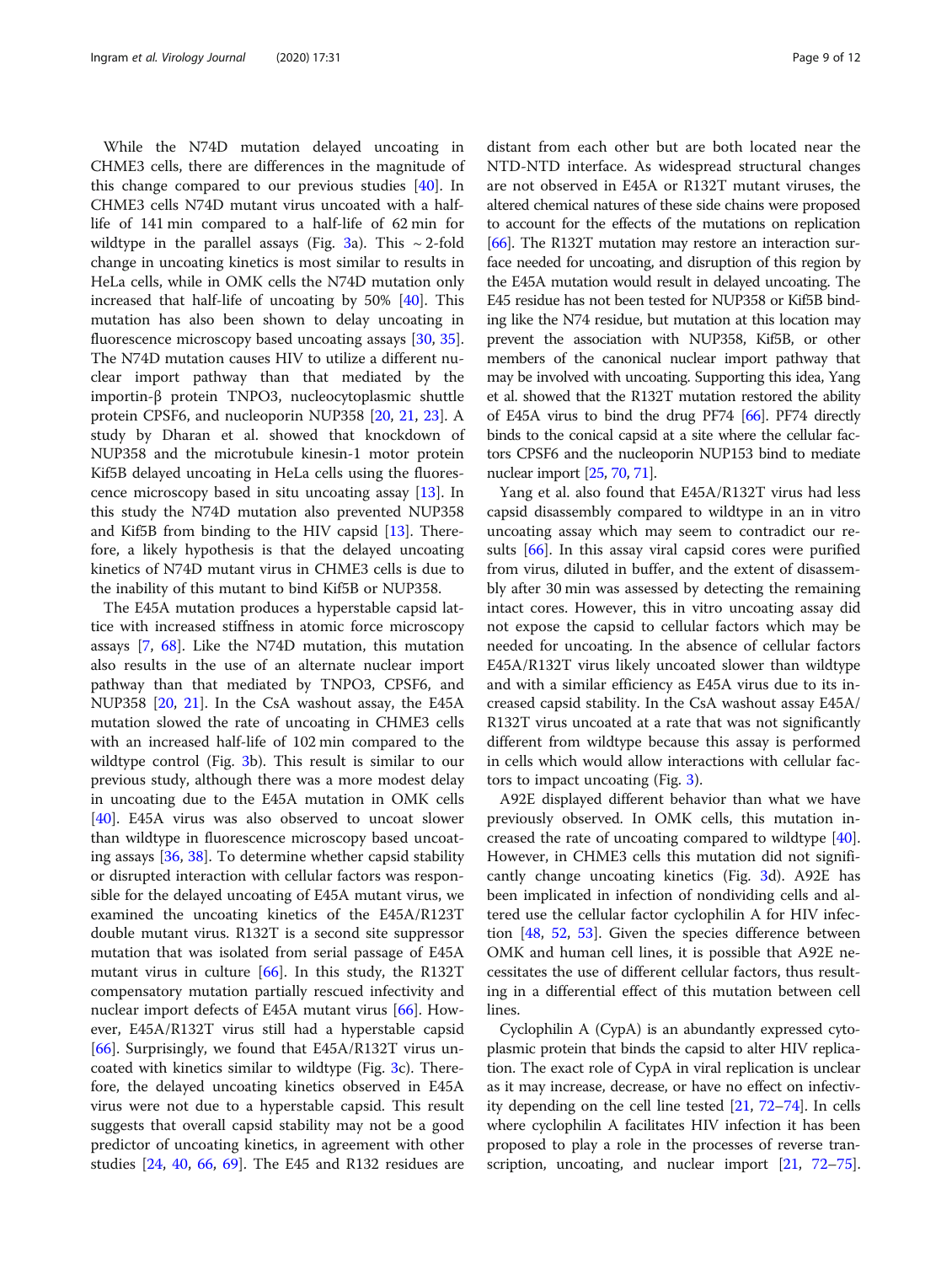CypA was able to modulate uncoating in a cell type dependent manner in the fate of the capsid assay and stabilize the capsid in an in vitro uncoating assay [[74,](#page-11-0) [76](#page-11-0)]. Recently, CypA has been proposed to protect the capsid from restriction by human TRIM5α in primary human blood cells [[77](#page-11-0)]. In the CsA washout assay, CsA is used to prevent binding of TRIM-CypA to the capsid which will also prevent cellular CypA from binding to the viral capsid. Therefore, observations cannot be made about the effect of CypA on uncoating of wildtype or CA mutant virus using the CsA washout assay. However, CsA treatment has been shown to decrease infectivity of N74D virus by  $\sim$  2–3-fold in HeLa cells, whereas wildtype infectivity was slightly increased [[67](#page-11-0)]. Because the uncoating of each virus is normalized independently, different sensitivities of wildtype and N74D virus to CsA could impact uncoating kinetics if this sensitivity changes over the time course of the assay. Therefore, we performed a CsA washout assay in the parent CHME3 cell line to determine the kinetics of CsA sensitivity in N74D and wildtype viruses. Compared to the carrier control ethanol, CsA treatment decreased the infectivity of both wildtype and N74D mutant virus in CHME3 cells (Fig. [4](#page-6-0)). This decrease was greater for wildtype virus compared to N74D mutant virus. However, these decreases in infectivity were consistently in the range of 63–75% over the time course of the CsA washout assay and 70–75% in the first 2 h of the assay for both viruses (Table [2](#page-6-0)). Therefore, in CHME3 cells sensitivity to CsA should not bias the uncoating kinetics for wildtype or N74D virus as determined by the CsA washout assay.

We chose to use the CsA washout assay to study uncoating as this assay is fairly high throughput compared to other uncoating assays, while allowing the assessment of uncoating kinetics at multiple timepoints post-infection [[27\]](#page-10-0). In addition, the CsA washout assay provides a direct correlation between uncoating and successful infection of the cell. As the majority of HIV virions that enter cells do not establish productive infection, the characteristics of these defective virions could bias or obscure results. The CsA washout assay is indirect in that relies on the activity of TRIM-CypA to detect uncoating. TRIM-CypA self-associates into a hexagonal lattice that binds the hexameric CA lattice, but it is not known how much of the intact viral capsid must be present for TRIM-CypA lattice formation and restriction [\[63,](#page-11-0) [64\]](#page-11-0). In the CsA washout assay viral capsids may uncoat to varying extents in the cytoplasm before exposure to TRIM-CypA binding with the withdrawal of CsA. However, in a microscopy assay only intact capsids localized to the cytoplasmic bodies of the closely related TRIM family member rhesus TRIM5α, indicating that the majority of the capsid lattice may be required for TRIM protein binding [\[78](#page-11-0)]. Therefore, we propose that in the CsA washout assay TRIM-CypA binds intact capsids or viral complexes that have just started to uncoat. The CsA washout assay would then detect the initial destabilization of the capsid, an early step of uncoating. In support of this hypothesis, Mamede et al. observed uncoating kinetics similar to the CsA washout assay in live cell imaging assays [[30\]](#page-10-0). In this study, uncoating was directly monitored by a green fluorescent protein fluid phase marker that localized to the interior of the conical capsid. Live cell fluorescence imaging tracked the loss of this marker at the initiation of uncoating and also determined which virions resulted in productive infection of the cell [\[30](#page-10-0)]. In addition, multiple studies using fluorescence microscopy and biochemical assays that directly detect the loss of CA have revealed a similar timing, effect of reverse transcription, effect of CA mutations, and effect of cellular factors on uncoating as in the CsA washout assay  $[8-10, 16, 38, 45, 48]$  $[8-10, 16, 38, 45, 48]$  $[8-10, 16, 38, 45, 48]$  $[8-10, 16, 38, 45, 48]$  $[8-10, 16, 38, 45, 48]$  $[8-10, 16, 38, 45, 48]$  $[8-10, 16, 38, 45, 48]$  $[8-10, 16, 38, 45, 48]$  $[8-10, 16, 38, 45, 48]$  $[8-10, 16, 38, 45, 48]$  $[8-10, 16, 38, 45, 48]$  $[8-10, 16, 38, 45, 48]$ . Therefore, while indirect the CsA washout assay provides a good monitor for the kinetics of successful uncoating in productively infected cells.

#### Conclusions

In summary, we have characterized uncoating in the human microglial cell lines CHME3 and C20 which are natural targets of HIV infection. Similar to our previous results in cell lines that are not natural targets of HIV infection (OMK and HeLa cells), uncoating initiated within the first hour of infection and was facilitated by reverse transcription. These results support the model in which uncoating is initiated by early steps of reverse transcription in the cytoplasm and proceeds during transport of the viral complex to the nucleus. The CA mutations N74D and E45A delayed HIV uncoating, while the compensatory mutation R132T was able to rescue the uncoating kinetics of E45A mutant virus despite still having a hyperstable capsid. Discrepancies between the uncoating kinetics of CA mutant viruses in OMK and CHME3 cells reveals the importance of cellular factors in the process of uncoating. Specifically, the E45A/R132T mutant virus suggests that disrupted interactions with cellular factors, rather than capsid stability, is responsible for the delayed uncoating kinetics seen in E45A mutant virus. Future studies aimed at identifying these factors will be important for understanding the process of uncoating in cells, the influence of uncoating on other early steps of HIV replication, and the development of interventions to disrupt these processes.

#### Abbreviations

CA: Capsid protein; CsA: Cyclosporin A; CypA: Cyclophilin A; HIV: Human immunodeficiency virus; NVP: Nevirapine; OMK: Owl monkey kidney

#### Acknowledgements

The stable cell line CHME3-TC was created by AEH during a postdoctoral fellowship in the laboratory of Dr. Mojgan Naghavi (Northwestern University) and we would like to thank her for allowing the use of this cell line and the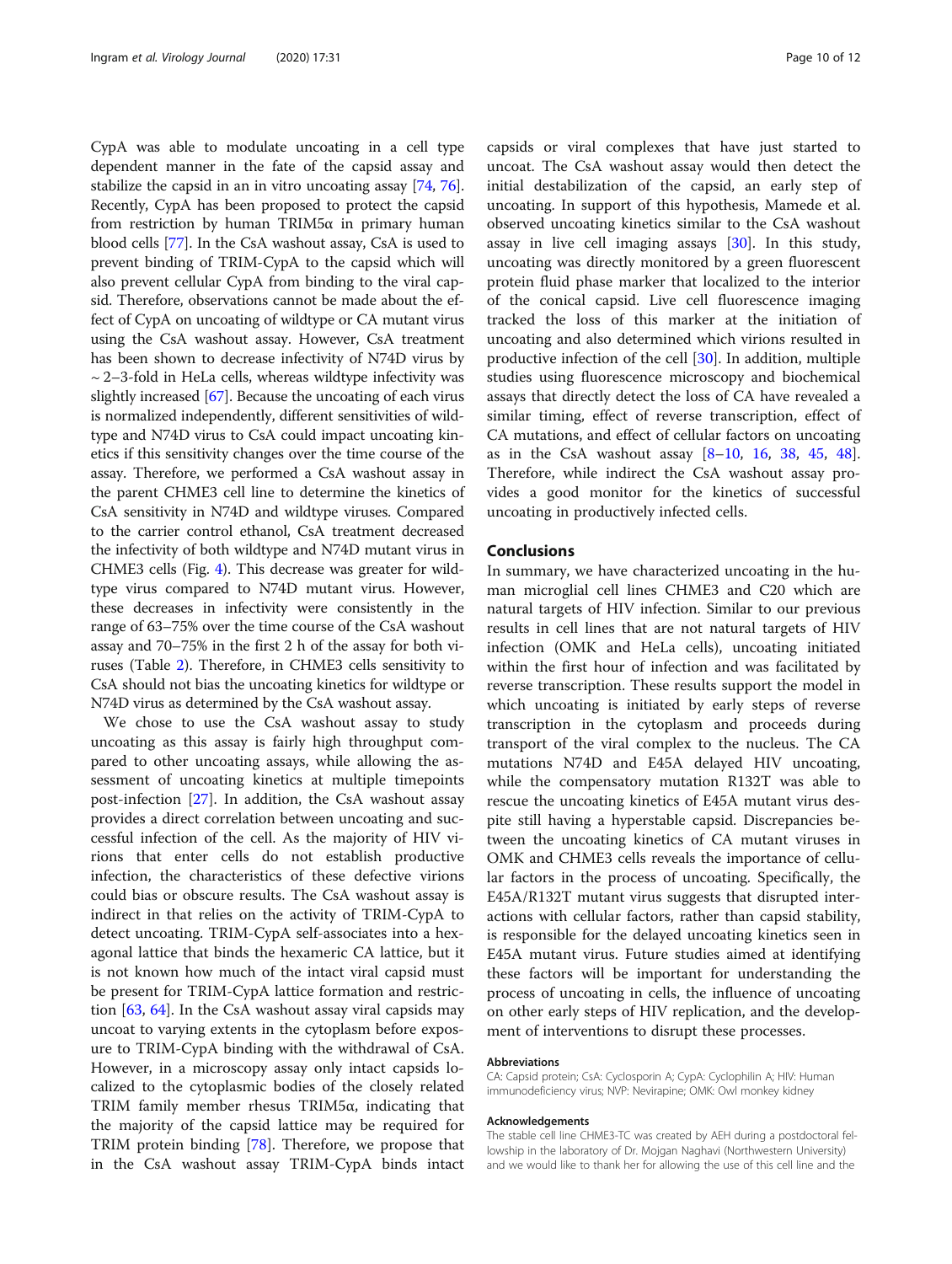<span id="page-10-0"></span>parent CHME3 cell line. We would like to thank Dr. David Alvarez-Carbonell (Case Western Reserve University) for the C20 microglial cell line and Dr. Chris Aiken (Vanderbilt University) for the HIV-GFP wildtype and CA mutant proviral plasmids. The following reagent was obtained through the NIH AIDS Reagent Program, Division of AIDS, NIAID, NIH: Nevirapine.

#### Authors' contributions

ZI performed experiments and analyzed data for the viral fusion assays. MT established the C20-TC line and performed initial uncoating and viral fusion assays in this cell line. GO performed initial uncoating assays with the E45A and E45A/R132T viruses. RM performed initial viral fusion assays in the CHME3-TC cell line. AEH performed uncoating, viral fusion, and reverse transcription experiments and wrote the manuscript. All authors read and approved the final manuscript.

#### Funding

This work was supported by a Faculty Research Grant (Missouri State University) and Summer Faculty Fellowship (Missouri State University) to AEH, a Graduate Research Funding award (Missouri State University) to MT, and Honors Research Funding award (Missouri State University) to GO. These funding sources had no role in the design of the study; the collection, analysis, and interpretation of data; or in writing of this manuscript.

#### Availability of data and materials

All data generated or analyzed during this study are included in this published article [and its supplementary information files].

#### Ethics approval and consent to participate

Not applicable.

#### Consent for publication

Not applicable.

#### Competing interests

The authors declare that they have no competing interests.

#### Received: 6 December 2019 Accepted: 21 February 2020 Published online: 06 March 2020

#### References

- 1. Briggs JAG, Simon MN, Gross I, Kräusslich H-G, Fuller SD, Vogt VM, et al. The stoichiometry of Gag protein in HIV-1. Nat Struct Mol Biol. 2004;11:672–5.
- 2. Ganser BK, Li S, Klishko VY, Finch JT, Sundquist WI. Assembly and analysis of conical models for the HIV-1 core. Science. 1999;283:80–3.
- 3. Ganser-Pornillos BK, Cheng A, Yeager M. Structure of full-length HIV-1 CA: a model for the mature capsid lattice. Cell. 2007;131:70–9.
- 4. McDonald D, Vodicka MA, Lucero G, Svitkina TM, Borisy GG, Emerman M, et al. Visualization of the intracellular behavior of HIV in living cells. J Cell Biol. 2002;159:441–52.
- 5. Arhel N, Genovesio A, Kim K-A, Miko S, Perret E, Olivo-Marin J-C, et al. Quantitative four-dimensional tracking of cytoplasmic and nuclear HIV-1 complexes. Nat Methods. 2006;3:817–24.
- Sabo Y, Walsh D, Barry DS, Tinaztepe S, de Los Santos K, Goff SP, et al. HIV-1 induces the formation of stable microtubules to enhance early infection. Cell Host Microbe. 2013;14:535–46.
- 7. Forshey BM, von Schwedler U, Sundquist WI, Aiken C. Formation of a human immunodeficiency virus type 1 core of optimal stability is crucial for viral replication. J Virol. 2002;76:5667–77.
- 8. Hulme AE, Perez O, Hope TJ. Complementary assays reveal a relationship between HIV-1 uncoating and reverse transcription. Proc Natl Acad Sci U S A. 2011;108:9975–80.
- Yang Y, Fricke T, Diaz-Griffero F. Inhibition of reverse transcriptase activity increases stability of the HIV-1 core. J Virol. 2013;87:683–7.
- 10. Kutluay SB, Perez-Caballero D, Bieniasz PD. Fates of retroviral core components during unrestricted and TRIM5-restricted infection. PLoS Pathog. 2013;9:e1003214.
- 11. Dharan A, Campbell EM. Role of microtubules and microtubule-associated proteins in HIV-1 infection. J Virol. 2018;92:e00085–18. [https://doi.org/10.1128/JVI.](https://doi.org/10.1128/JVI.00085-18) [00085-18](https://doi.org/10.1128/JVI.00085-18).
- 12. Rawle DJ, Harrich D. Toward the "unravelling" of HIV: Host cell factors involved in HIV-1 core uncoating. PLoS Pathog. 2018;14:e1007270.
- 13. Dharan A, Talley S, Tripathi A, Mamede JI, Majetschak M, Hope TJ, et al. KIF5B and Nup358 cooperatively mediate the nuclear import of HIV-1 during Infection. PLoS Pathog. 2016;12:e1005700.
- 14. Malikov V, Naghavi MH. Localized phosphorylation of a kinesin-1 adaptor by a capsid-associated kinase regulates HIV-1 motility and uncoating. Cell Rep. 2017;20:2792–9.
- 15. Delaney MK, Malikov V, Chai Q, Zhao G, Naghavi MH. Distinct functions of diaphanous-related formins regulate HIV-1 uncoating and transport. Proc Natl Acad Sci U S A. 2017;114:E6932–41.
- 16. Lukic Z, Dharan A, Fricke T, Diaz-Griffero F, Campbell EM. HIV-1 uncoating is facilitated by dynein and kinesin 1. J Virol. 2014;88:13613–25.
- 17. Pawlica P, Berthoux L. Cytoplasmic dynein promotes HIV-1 uncoating. Viruses. 2014;6:4195–211.
- 18. Dharan A, Opp S, Abdel-Rahim O, Keceli SK, Imam S, Diaz-Griffero F, et al. Bicaudal D2 facilitates the cytoplasmic trafficking and nuclear import of HIV-1 genomes during infection. Proc Natl Acad Sci U S A. 2017;114:E10707–16.
- 19. Malikov V, da Silva ES, Jovasevic V, Bennett G, de Souza Aranha Vieira DA, Schulte B, et al. HIV-1 capsids bind and exploit the kinesin-1 adaptor FEZ1 for inward movement to the nucleus. Nat Commun. 2015;6:6660.
- 20. Lee K, Ambrose Z, Martin TD, Oztop I, Mulky A, Julias JG, et al. Flexible use of nuclear import pathways by HIV-1. Cell Host Microbe. 2010;7:221–33.
- 21. Schaller T, Ocwieja KE, Rasaiyaah J, Price AJ, Brady TL, Roth SL, et al. HIV-1 capsid-cyclophilin interactions determine nuclear import pathway, integration targeting and replication efficiency. PLoS Pathog. 2011;7: e1002439.
- 22. Koh Y, Wu X, Ferris AL, Matreyek KA, Smith SJ, Lee K, et al. Differential effects of human immunodeficiency virus type 1 capsid and cellular factors nucleoporin 153 and LEDGF/p75 on the efficiency and specificity of viral DNA integration. J Virol. 2013;87:648–58.
- 23. Matreyek KA, Engelman A. The requirement for nucleoporin NUP153 during human immunodeficiency virus type 1 infection is determined by the viral capsid. J Virol. 2011;85:7818–27.
- 24. Hulme AE, Kelley Z, Foley D, Hope TJ. Complementary assays reveal a low level of CA associated with viral complexes in the nuclei of HIV-1-infected cells. J Virol. 2015;89:5350–61.
- 25. Peng K, Muranyi W, Glass B, Laketa V, Yant SR, Tsai L, et al. Quantitative microscopy of functional HIV post-entry complexes reveals association of replication with the viral capsid. Elife. 2014;3:e04114.
- 26. Stultz RD, Cenker JJ, McDonald D. Imaging HIV-1 genomic DNA from entry through productive infection. J Virol. 2017;91:e00034–17. [https://doi.org/10.1128/](https://doi.org/10.1128/JVI.00034-17) [JVI.00034-17](https://doi.org/10.1128/JVI.00034-17).
- 27. Campbell EM, Hope TJ. HIV-1 capsid: the multifaceted key player in HIV-1 infection. Nat Rev Microbiol. 2015;13:471–83.
- 28. Perez-Caballero D, Hatziioannou T, Zhang F, Cowan S, Bieniasz PD. Restriction of human immunodeficiency virus type 1 by TRIM-CypA occurs with rapid kinetics and independently of cytoplasmic bodies, ubiquitin, and proteasome activity [Internet]. J Virol. 2005;79:15567–72. [https://doi.org/10.1128/jvi.79.24.15567-15572.2005.](https://doi.org/10.1128/jvi.79.24.15567-15572.2005)
- 29. Xu H, Franks T, Gibson G, Huber K, Rahm N, Strambio De Castillia C, et al. Evidence for biphasic uncoating during HIV-1 infection from a novel imaging assay. Retrovirology. 2013;10:70.
- 30. Mamede JI, Cianci GC, Anderson MR, Hope TJ. Early cytoplasmic uncoating is associated with infectivity of HIV-1. Proc Natl Acad Sci U S A. 2017;114: E7169–78.
- 31. Arhel NJ, Souquere-Besse S, Munier S, Souque P, Guadagnini S, Rutherford S, et al. HIV-1 DNA Flap formation promotes uncoating of the preintegration complex at the nuclear pore. EMBO J. 2007;26:3025–37.
- 32. Lahaye X, Satoh T, Gentili M, Cerboni S, Conrad C, Hurbain I, et al. The capsids of HIV-1 and HIV-2 determine immune detection of the viral cDNA by the innate sensor cGAS in dendritic cells. Immunity. 2013;39:1132–42.
- 33. Rasaiyaah J, Tan CP, Fletcher AJ, Price AJ, Blondeau C, Hilditch L, et al. HIV-1 evades innate immune recognition through specific cofactor recruitment. Nature. 2013;503:402–5.
- 34. Burdick RC, Delviks-Frankenberry KA, Chen J, Janaka SK, Sastri J, Hu W-S, et al. Dynamics and regulation of nuclear import and nuclear movements of HIV-1 complexes. PLoS Pathog. 2017;13:e1006570.
- 35. Francis AC, Melikyan GB. Single HIV-1 Imaging Reveals Progression of Infection through CA-Dependent Steps of Docking at the Nuclear Pore, Uncoating, and Nuclear Transport. Cell Host Microbe. 2018;23: 536–48.e6.